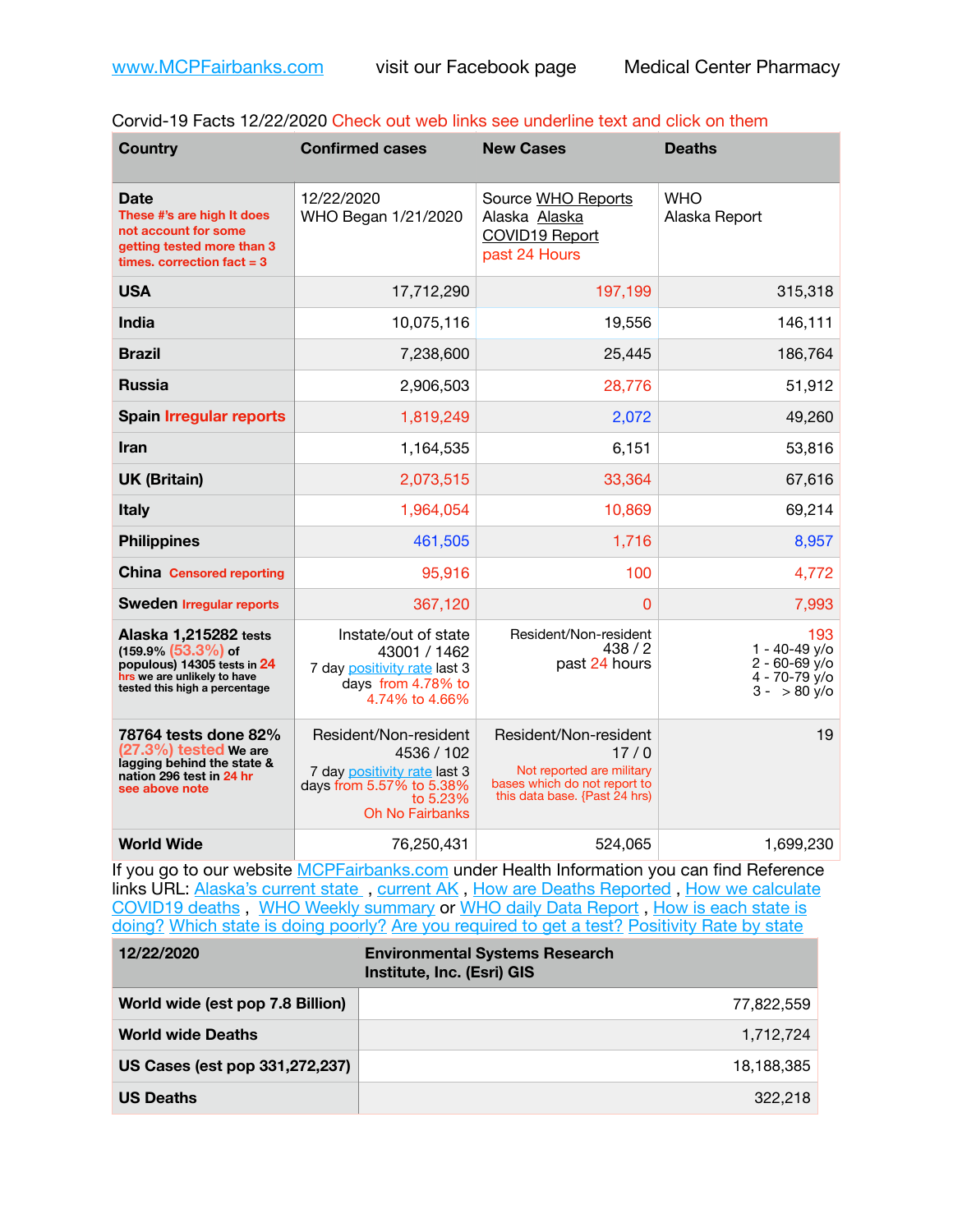The US has 2.8 hospital beds per 1000 our needs could be 56, China had 4.3, Italy 3.2, South Korea 12.3

Impact of COVID-19 on the US Healthcare system

Estimated US Population 331.3 million 109.9% (36.6%) have been tested (363.8 million) Estimated 5% of US population will test positive for Covid-19 16.56 million (currently 18.2 Million have) we have currently tested an est. 363.8 million based on 18.2 mill that have tested positive discount some of these numbers by 67% to account for multiple testing of same person.

If 8% will require hospitalization of the 16.56 million positive cases, we would need 1.325 million beds. Estimated by the American Hospital Association there are 800,000 staffed beds available. 

The USNS Mercy and Comfort added 2,000 staffed beds, not ICU

Of these estimated to be admitted to ICU 960,000. to ICU beds The US has 16,000 ICU beds we have 68,000-85,000 beds ve have 68,000-85,000 beds

 The Needs US could need 299,000beds with ventilators <16,000 ventilators

**Summation:** Estimated needs could be 1.325 million hospitalized beds for just COVID-19 patients alone. If positives represents 5% of test run, then approximately 348.8 million have been tested, we have no idea how many tests have been run or how many multiple tests conducted on the same person, resulting in 18.2 million positive tests run with 322218 with 2948 deaths in the past 24 hours, ave 2008/ day. In AK, with 43001 positive cases 5.66% of alaska, 930 hospitalizations, and 193 deaths. Hospitalization rate is 2.16% of those that test positive, Death Rate 0.449% overall or 20.75% of those hospitalized.

Normal ICU stay 5-7 days, estimated ICU stay for COVID-19 2-3 weeks and they could tie up a ventilator for that length of time also, helping only 1/3 as many patients.

This is why we need to flatten the curve by social spacing and only essential travel.

Expected Death (these are just estimates based on other countries) if 5% of the US Population (16.56 million) test positive and if

1% die = 165,600 people

2% die = 311,200 people

3% die = 496,800 people

6% die = 993,600 people obviously we have passed the 1.325 million positive cases so if 5% of the US population (16.56 million) test positive and 6% of those die = 993,600 deaths if no vaccine, or if 3.09% (511,704) will die, we are 1/3 of the way there in 25 weeks.

 World wide death rate of positive tests actually 2.2%. The US is at 322218 1.77% of those actually tested positive, that is 70% lower death rate than when we started in 3/2020 , started at 6%. There are 7.8 Billion people in the world 331 million live in the US (4.2% of the world's population). The US deaths represents 18.8% of the world's death numbers and 23.37% of worldwide confirmed cases. In comparison to the flu in the US

CDC Estimates. From 2010 to 2016, the flu-related death rate was between 12,000 and 56,000, with the highest season being 2012 to 2013 and the lowest being 2011 to 2012. Most deaths are caused by complications of the flu, including pneumonia or a secondary bacterial infection of the heart or brain. or 2,000 to 9,333 per year. In 2020 in the US has 19 million cases 180,000 hospitalized and 10,000 (0.052%) have died, typically it is 2% will die, compared to 1.77% with COVID19. 109.9% (US), 159.9% (Alaska), & 82% (Fbks) are still too few to protect us from future outbreaks. Experts feel that we need either need people to get infected with the virus and develop antibodies or get vaccinated to create immune antibodies to protect us, that we need  $>60\%$  of the population to have positive antibody tests and preferably 70-90%, one expert felt they would not feel confident til >85% were positive, to give assurance (herd immunity) in order to go without masks and social distancing. NY City seems to have the highest number at 20%. Testing is so important. Currently we are testing at 37.14 Million tests per month. At this rate to test everyone once it will take 8.83 months or over 0.74 years. To test 3 times it would take 26.49 months or 2.21 years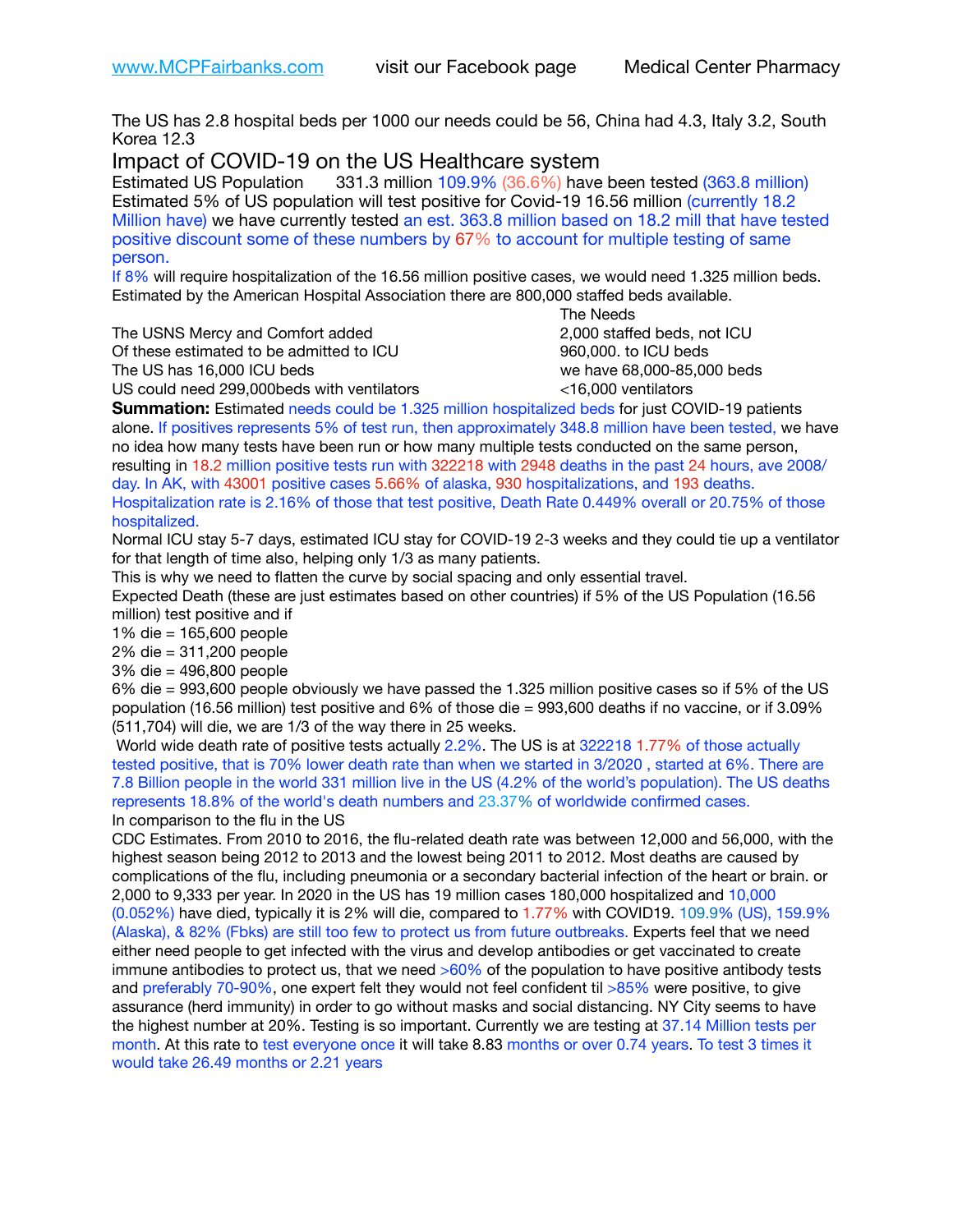The Flu (Influenza kills approximately 1-2% of those infected, SARS killed 800 people total, COVID19 appears to kill 1.77% of those that test positive or -0.885 times (0.1%) less deadly than the flu and seems to be more contagious. (Seems to spread more readily)

Alaska has 43001 so far, 4536 in Fairbanks or 1 of every 10 of Alaskans was 1 in 4, with 142 deaths, the first case was transient foreign airline crew member. Interesting, the Source of Alaska's SARS-Cov2 virus originated not from East Asia by travelers or the west coast (Washington where it was first observed) , but came from the east coast of the US, and they were inoculated first from Europe, accordingly from New York's Governor and CDC.

**Best practice protection** is good personal Hygiene do not touch eyes, nose, mouth, wash hands frequently for at least 20-30 seconds, before you touch your face, and observe personal spacing of 6-18 feet. Remove your shoes in your house, frequently clean surface areas, let the cleaner sit 15-20 sec before wiping off. **We are recommending to wear any kind of mask.**

Drug treatment is being researched, but as yet not been verified, only suggested. Best to isolate those sick and isolate those most susceptible (old and preconditioned with risk factors)

**Risk factors:** Cardiovascular disease (56.6%), Obesity (41.7%), Diabetes (33.8%), age >60, respiratory problems, especially smokers or those who vape, High Blood Pressure

If you have been exposed self isolate for 2-4 weeks

One episode in China, a man tested negative for 27 days before showing symptoms. So Isolation may want to be considered up to 4 weeks not just 2 weeks.

Italy 1 in 10 positive cases admitted to ICU due to Hypoxic failure requiring mechanical ventilation. In NY it was 1 in 7 that required hospitalization, of the 5700 hospitalized 2634 were discharged (79% (2081)) or adddied (21%(553)), 9 in 10 put on a ventilator died.

Public policy development and education is important. How Long does Covid-19 stay on objects Air and the state of the state of the state of the state of the state of the state of the state of the state of the state of the state of the state of the state of the state of the state of the state of the state of the st



Cardboard (Amazon Box) 24 hrs Plastic surfaces/Stainless Steel 72 hours Mucosal surfaces unknown Updated graph numbers. Project outward Exhalation can spray 1.5 m (4.9 ft) spittle (droplets) Coughing  $2 \text{ m}$   $(6.6 \text{ ft})$ Sneeze 6 m (19.7 ft) Development of immune response Early viral testing tests to see if you currently have the virus.

Later antibody testing tells us if you have

been exposed and survived. But does not tells us if you have immunities to the virus. We will need to have both tests done in order to open the community..

Viral Antigen and Viral RNA tells us you have the disease and can spread the disease and can or are currently sick. IgM (short term) and IgG (long term antibodies) tells us you have experienced the virus or had the vaccine, and got over it. You may be resistant if your antibody [levels](https://www.cdc.gov/coronavirus/2019-ncov/lab/resources/antibody-tests.html) are high enough. [Current](https://l.facebook.com/l.php?u=https://www.itv.com/news/2020-10-26/covid-19-antibody-levels-reduce-over-time-study-finds?fbclid=IwAR3Dapzh1qIH1EIOdUQI2y8THf7jfA4KBCaJz8Qg-8xe1YsrR4nsAHDIXSY&h=AT30nut8pkqp0heVuz5W2rT2WFFm-2Ab52BsJxZZCNlGsX58IpPkuVEPULbIUV_M16MAukx1Kwb657DPXxsgDN1rpOQ4gqBtQsmVYiWpnHPJo2RQsU6CPMd14lgLnQnFWxfVi6zvmw&__tn__=-UK-R&c%5B0%5D=AT1GaRAfR_nGAyqcn7TI1-PpvqOqEKXHnz6TDWvRStMnOSH7boQDvTiwTOc6VId9UES6LKiOmm2m88wKCoolkJyOFvakt2Z1Mw8toYWGGoWW23r0MNVBl7cYJXB_UOvGklNHaNnaNr1_S7NhT3BSykNOBg) [View of](https://www.livescience.com/antibodies.html)  [antibodies/immunity](https://www.livescience.com/antibodies.html)[.](https://www.itv.com/news/2020-10-26/covid-19-antibody-levels-reduce-over-time-study-finds) We have tested currently 159.9% (53.3%) of the Alaskan



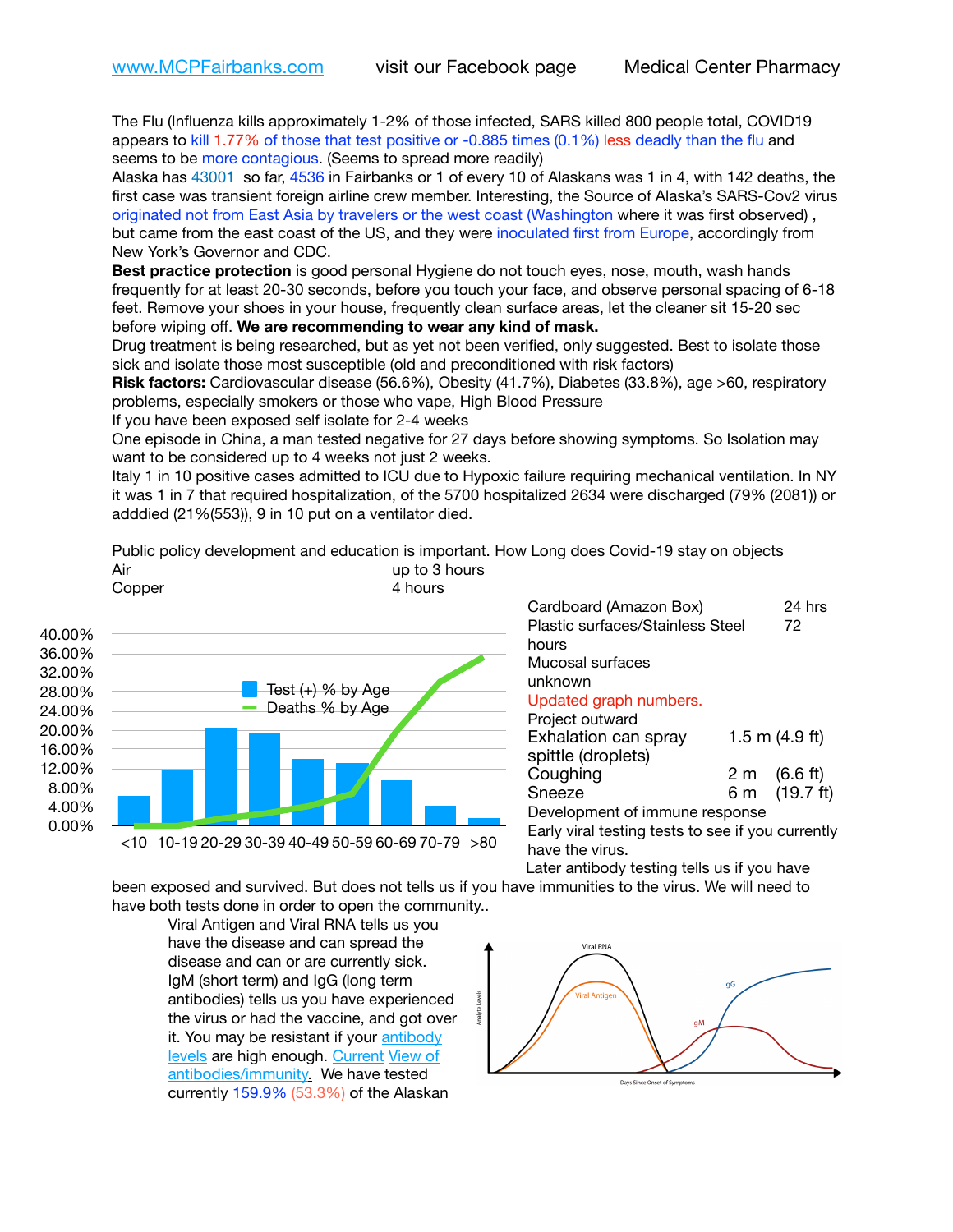population and over little over 109.9% (36.6%) of the US population, discount these numbers by 67% to reflect multiple testing of the same person. To be safe, we need at least 25% to see if we are making progress,  $60\%$  to [barely qualify](https://www.nature.com/articles/d41586-020-02948-4) to be safe, and  $70-90\%$  to be assured we will not see a second wave of sickness. Some experts will [not feel safe til we are at 85%.](https://www.bannerhealth.com/healthcareblog/teach-me/what-is-herd-immunity)

Three types of clinical laboratory COVID-19 or SARS-CoV-2 tests are being developed: Molecular Gene sequencing (current method), Viral antigen (testing parts of the virus), Host antibody tests (serology). They detect the virus in different ways.

Mask & Mask Usage: N95 filter out 95% of the particles in the air 3 microns in size or larger.

Mold sizes are about 10-12 microns in size. Bacteria are larger, so is dust

Gas molecules and viruses are smaller. PM2.5 are 2.5 microns in size.

**Viruses** can be 1 micron in size, 0.3 micron in size, or 0.1 microns in size, so they **will pass right through**. **We recommend wearing any mask, the mask may provide up to 5 times the protection** over **wearing no mask at all**. It still **does not protect** the wearer from contracting the infection, it **can inhibit** the spreading, something is **better than nothing at all**.

**Remember there is a clean side ( the side towards you) and a dirty side,** the side to the contaminated air is dirty. If you are COVID positive then this is reversed. When handling the mask, do not touch the dirty side and then touch your face, Wash properly your hands first after touching the dirty side before touching your face. If you are infected the dirty side is the inside surface of the mask.

Wash your homemade mask in hot water wash >133F (for at least 10 minutes) and rinse to sanitize with high heat >133F Plus and a weak bleach or peroxide (not Both) the mask. Daily if possible. If you are a frontline health care provider with a homemade fabric mask 2 hours. Do not touch the dirty side.

Alcohol solutions should be 60-80% alcohol 70% is optimal. **Keep wet and rub 30 seconds**, or Happy Birthday song sung 3 times.

Hydrogen peroxide diluted to 2% or 4 teaspoonful per quart of water (20ml per 946ml) Bleach the same ratio **Vinegar and ammonia are good cleaning agents, not disinfectants**.

**Do not mix** any of these agents together, toxic fumes can result.

**Disinfectants, in order to be effective**, should remain on the applied surface, to be cleaned moist **(wet) for 30 seconds to 4 minutes** depending on material. Caution may dissolve glue or adhesives or bleach and discolor items, check with manufacturers. Do not let it get inside electronic devices. UV (10 minutes), [UV light](http://www.docreviews.me/best-uv-boxes-2020/?fbclid=IwAR3bvFtXB48OoBBSvYvTEnKuHNPbipxM6jUo82QUSw9wckxjC7wwRZWabGw) only kills where it can see.

## **Myths**

Taking hot baths, using colloidal silver, eating garlic soup, gargling with bleach are not proven to be effective. We have already seen using chloroquine taking the wrong form in the wrong dose can be fatal, one death and one critically injured. (see Arizona couple after listening to the president)

**We have heard of all kinds of cures.** To date there is no curative or preventative treatments, only supportive therapy.

At this point there is **no proof** that Quinine, zinc, Hydroxychloroquine, Chloroquine, or Vitamin C works. As they say wives-tale at best, irresponsible reporting most likely. We have seen no information that they work, ineffective dosing issues, over-dosing issues, permanently killing the senses of smell or taste, inappropriate usage, cardiac arrhythmias, and death from the usage of these agents have been reported. The virus may die out with heat of summer, or cold weather, this is a myth

There are a couple of studies at show the virus can withstand 98F

We know the body tries to use up to 104F to potentiate our immune system, to kill viruses. Taking NSAID, Aspirin, Ach-Inhibitors, Arb's and you get the COVID-19 infection are not contraindicated and no clinical evidence that says you should stop any of these classes of medications. It would be misguided and ill advised if you did so

In other words, Unless your doctor makes changes, keep taking your medications unless told to do otherwise.